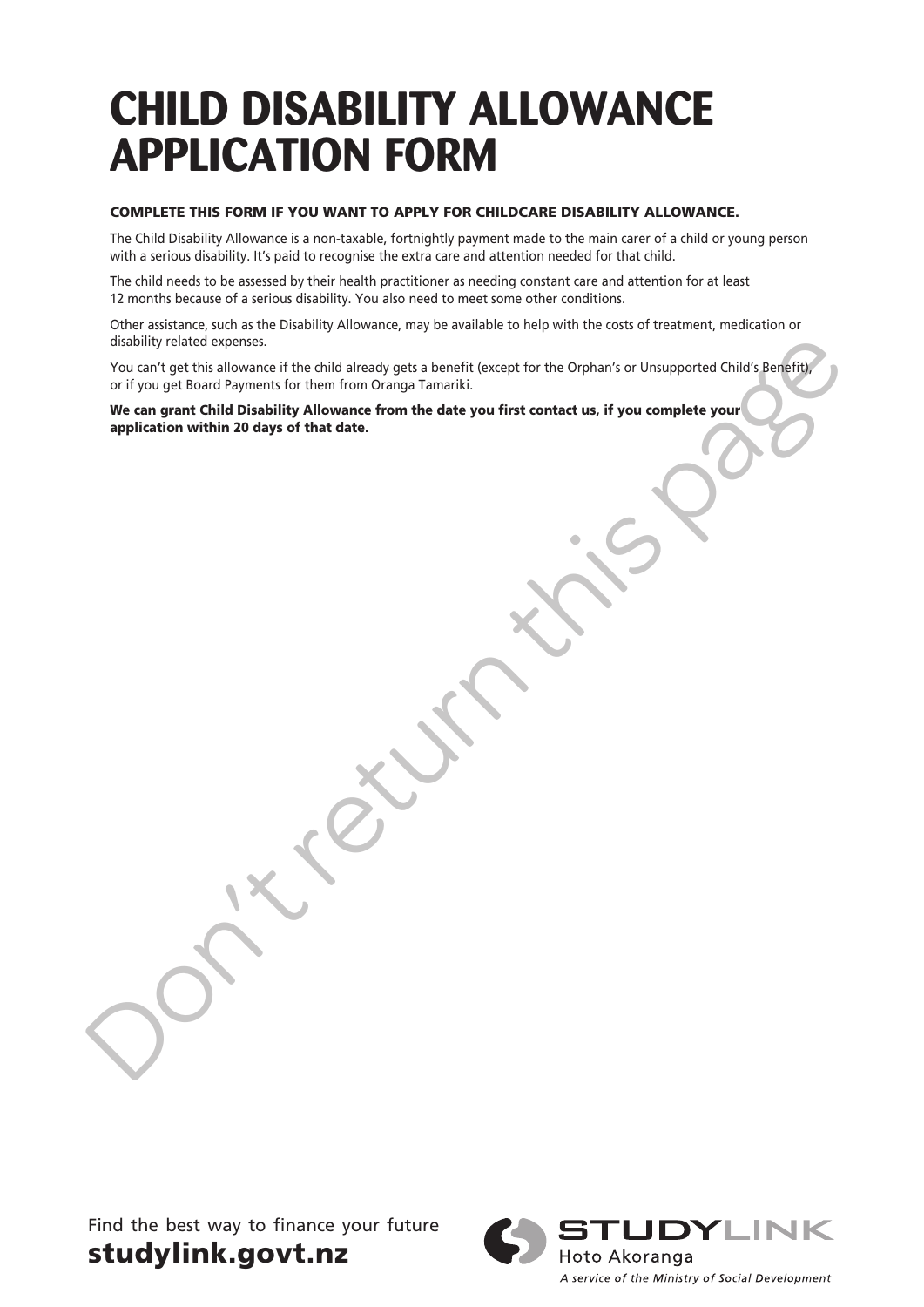## **BEFORE YOU START – READ THIS PAGE**

#### HERE ARE SOME IMPORTANT THINGS YOU NEED TO KNOW BEFORE YOU COMPLETE YOUR APPLICATION.

#### USE BLUE OR BLACK INK ONLY

When completing your application you must only use blue or black ink. If your application is completed in any other colour we might get you to complete another one.

#### ANSWER ALL THE QUESTIONS

It's important to answer every question in your application. If a question doesn't apply to you, use 'N/A' or 'nil'. Don't leave the space blank, unless indicated on the form, as this could delay the process and you may not get paid on time.

#### YOU MAY NEED TO PROVIDE DOCUMENTS

You may need to provide certain documents with your application – these are listed on page 12.

All documents sent to StudyLink must be a verified copy. A verified copy is a copy of the original document which has been signed and dated by someone like a Solicitor/Lawyer, Notary Public, Court Registrar, an approved person at an education provider, school principal, StudyLink or Work and Income staff member or Justice of the Peace (listed in the Yellow Pages) who can confirm that the copy is the same as the original.

They must print their name and title on each page and write that it is a true copy and sign it.

The best way to send your documents to us is online using connect.co.nz. Please remember to include your name and client number with any documents that you send to us. For more information visit connect.co.nz

In most cases you won't have to provide any document that StudyLink has already seen.

#### SIGN AND DATE THE FORM

Remember to sign and date this application on page 12 – and make sure anyone else who needs to sign it has done so.

#### HOW TO RETURN THIS FORM

The easiest and fastest way to return your completed form to us is online using connect.co.nz

Please remember to include your name and client number.

For more ways to contact us, visit our website studylink.govt.nz

**You MAY NEED TO PROVIDE DOCUMENTS**<br>
You may need to provide certain documents with your application – these are listed on page 12.<br>All documents sent to Study in the mass werified copy. A verified copy is a copy of the or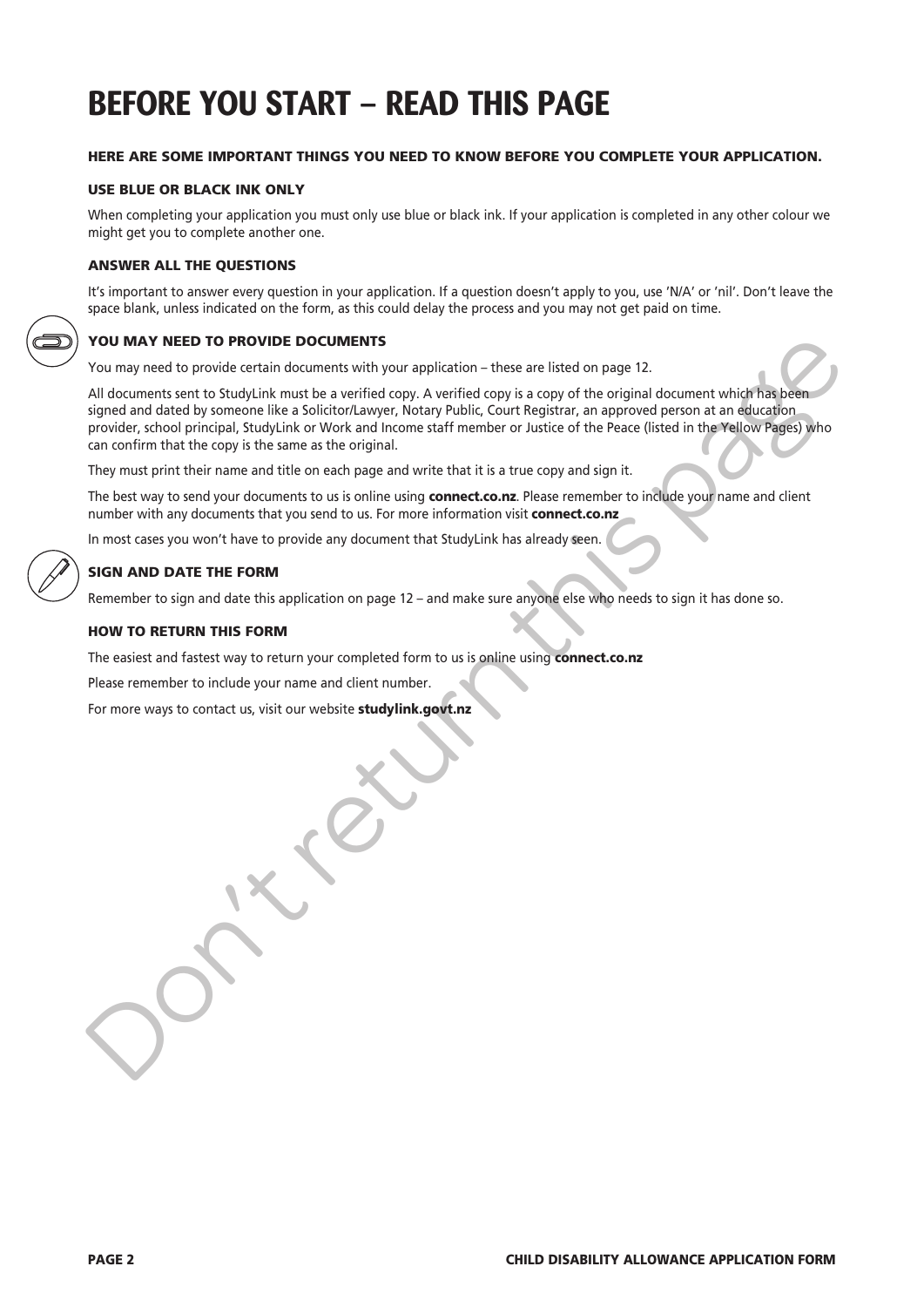## **PART 1: PERSONAL DETAILS**

#### 1. What is your client number?

This is a number issued to you by StudyLink or Work and Income. This is on your Community Services card if you have one. If you don't have a client number or don't know it, leave the question blank.

#### Client number



#### 2. What is your name?

The applicant is the person caring for the child or young person. Where care is shared either parent can apply but not both.

| First name | Middle name(s) | Surname or family name |
|------------|----------------|------------------------|
|            |                |                        |

#### 3. Are you known by or have you used any other names?

Yes INo

#### If yes, please give us your other name(s):

| First name | Middle name(s) | Surname or family name |
|------------|----------------|------------------------|
|            |                |                        |
|            |                |                        |

#### 4. Are you:

|    | Male |                             |  | Female |  |  | Gender diverse |
|----|------|-----------------------------|--|--------|--|--|----------------|
| 5. |      | What is your date of birth? |  |        |  |  |                |
|    |      | Dav                         |  | Month  |  |  | Year           |

#### 6. Where do you live?

| Flat/House no. Street address |  |
|-------------------------------|--|
|                               |  |
|                               |  |
|                               |  |

| <b>Suburb</b> | $20.11100$ matrix<br>יטווט<br>$\qquad \qquad -$ |
|---------------|-------------------------------------------------|
|               | <b>New</b><br>Zealand<br>.                      |

#### 7. What is your mailing address (if different from above)?

If you live at a rural address please include your rural delivery details here.

| Flat/House no.   Street address |  |
|---------------------------------|--|
|                                 |  |
|                                 |  |
|                                 |  |

| Suburb | <b>City</b><br>--- | nuntru<br>$\sim$ uunu -    |
|--------|--------------------|----------------------------|
|        |                    | -<br><b>New</b><br>Zealand |

#### How can we contact you?

| Home phone   | <b>Work phone</b> | <b>Mobile</b> |
|--------------|-------------------|---------------|
|              |                   |               |
| <b>Email</b> |                   |               |

#### 8. Are you currently receiving any type of benefit?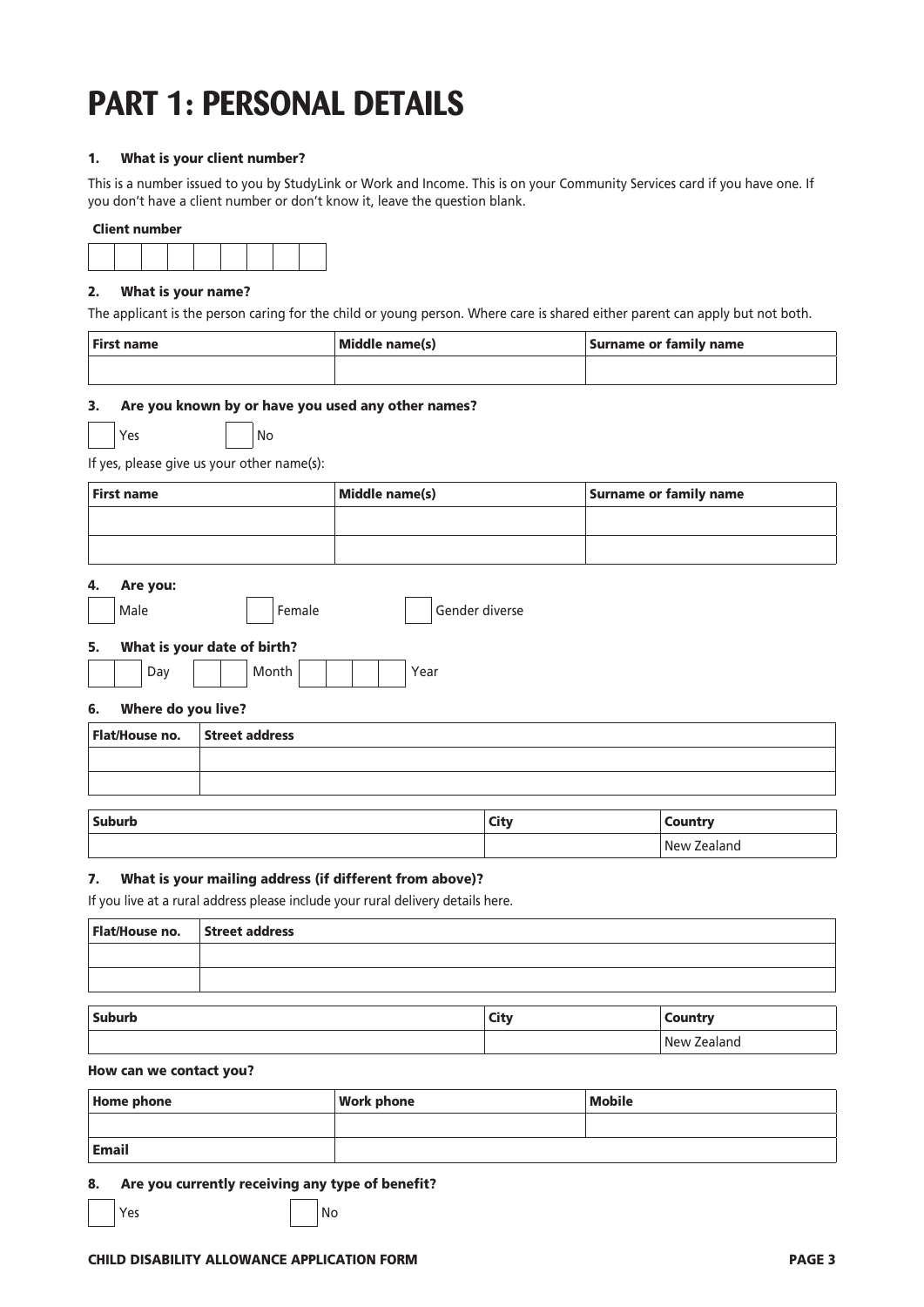| If yes, what type of benefit?             |                                                                                                                                                                                                |                               |                                |                                                                                                   |
|-------------------------------------------|------------------------------------------------------------------------------------------------------------------------------------------------------------------------------------------------|-------------------------------|--------------------------------|---------------------------------------------------------------------------------------------------|
|                                           |                                                                                                                                                                                                |                               |                                |                                                                                                   |
|                                           | Have you ever received any type of benefit before?                                                                                                                                             |                               |                                |                                                                                                   |
| Yes                                       | No                                                                                                                                                                                             |                               |                                |                                                                                                   |
| If yes, what type of benefit?             |                                                                                                                                                                                                |                               |                                |                                                                                                   |
|                                           |                                                                                                                                                                                                |                               |                                |                                                                                                   |
| 9.                                        | What is your Inland Revenue tax number?                                                                                                                                                        |                               |                                |                                                                                                   |
|                                           |                                                                                                                                                                                                |                               |                                |                                                                                                   |
| 10.                                       | What bank account do you want the benefit paid into?                                                                                                                                           |                               |                                |                                                                                                   |
|                                           | (Please note: This must be your bank account number, if you do not have your own bank account number then you will need                                                                        |                               |                                |                                                                                                   |
| to complete an Appointment of Agent form) |                                                                                                                                                                                                |                               |                                |                                                                                                   |
| The account is in the name of:            |                                                                                                                                                                                                |                               |                                |                                                                                                   |
|                                           |                                                                                                                                                                                                | Suffix                        |                                |                                                                                                   |
| Bank<br><b>Branch</b>                     | Account                                                                                                                                                                                        |                               |                                |                                                                                                   |
| Were you born in New Zealand?<br>11.      |                                                                                                                                                                                                |                               |                                |                                                                                                   |
| Yes (Go to Q13)                           | No                                                                                                                                                                                             |                               |                                |                                                                                                   |
|                                           | 11a. What country were you born in?                                                                                                                                                            |                               |                                |                                                                                                   |
| 11b. Are you a:                           |                                                                                                                                                                                                |                               |                                |                                                                                                   |
| Residence class visa holder <sup>1</sup>  |                                                                                                                                                                                                | Protected person <sup>2</sup> | New Zealand citizen            |                                                                                                   |
| Other (eg. Refugee)                       |                                                                                                                                                                                                |                               |                                |                                                                                                   |
| 12.                                       | If you are a residence class visa holder or New Zealand citizen, when were you granted residency/citizenship?                                                                                  |                               |                                |                                                                                                   |
| Day                                       | Month                                                                                                                                                                                          | Year                          |                                |                                                                                                   |
|                                           | WE NEED TO SEE A VERIFIED COPY OF YOUR BIRTH CERTIFICATE, PASSPORT OR LETTER FROM IMMIGRATION NEW                                                                                              |                               |                                |                                                                                                   |
|                                           | ZEALAND TO PROVE YOUR RESIDENCE (UNLESS STUDYLINK HAS ALREADY SEEN IT).                                                                                                                        |                               |                                |                                                                                                   |
|                                           | 12a. When did you come to New Zealand to live?                                                                                                                                                 |                               |                                |                                                                                                   |
| Day                                       | Month                                                                                                                                                                                          | Year                          |                                |                                                                                                   |
| 13.                                       | Do you usually live in New Zealand?                                                                                                                                                            |                               |                                |                                                                                                   |
| Yes                                       |                                                                                                                                                                                                |                               |                                | No (It's unlikely your application will be approved $-$ call us on 0800 88 99 00 to discuss this) |
| 14.                                       | The following information is only needed for statistical purposes. It's up to you whether you answer this<br>question. We'd appreciate it if you would tick the ethnic group(s) you belong to. |                               |                                |                                                                                                   |
| NZ Pākehā/European                        | Other European                                                                                                                                                                                 | NZ Māori                      | Samoan                         | Cook Island Māori                                                                                 |
|                                           |                                                                                                                                                                                                |                               | Fijian                         | Pacific Island – other                                                                            |
| Tongan                                    | Niuean                                                                                                                                                                                         | Tokelauan                     |                                |                                                                                                   |
| Southeast Asian                           | Chinese                                                                                                                                                                                        | Indian                        | Asian - other                  | Middle Eastern                                                                                    |
| Latin American                            | African                                                                                                                                                                                        |                               | Other (please provide details) |                                                                                                   |

<sup>1</sup> A residence class visa holder is someone who is entitled to reside in New Zealand indefinitely and holds a residence class visa under the Immigration Act 2009 (holders of resident permits and returning resident's visas (RRVs) granted under the Immigration Act 1987 are deemed to hold a residence class visa under the Immigration Act 2009). If you are an Australian citizen or Australian permanent resident please choose 'residence class visa holder'.

<sup>2</sup> As defined under sections 130 and 131 of the Immigration Act 2009.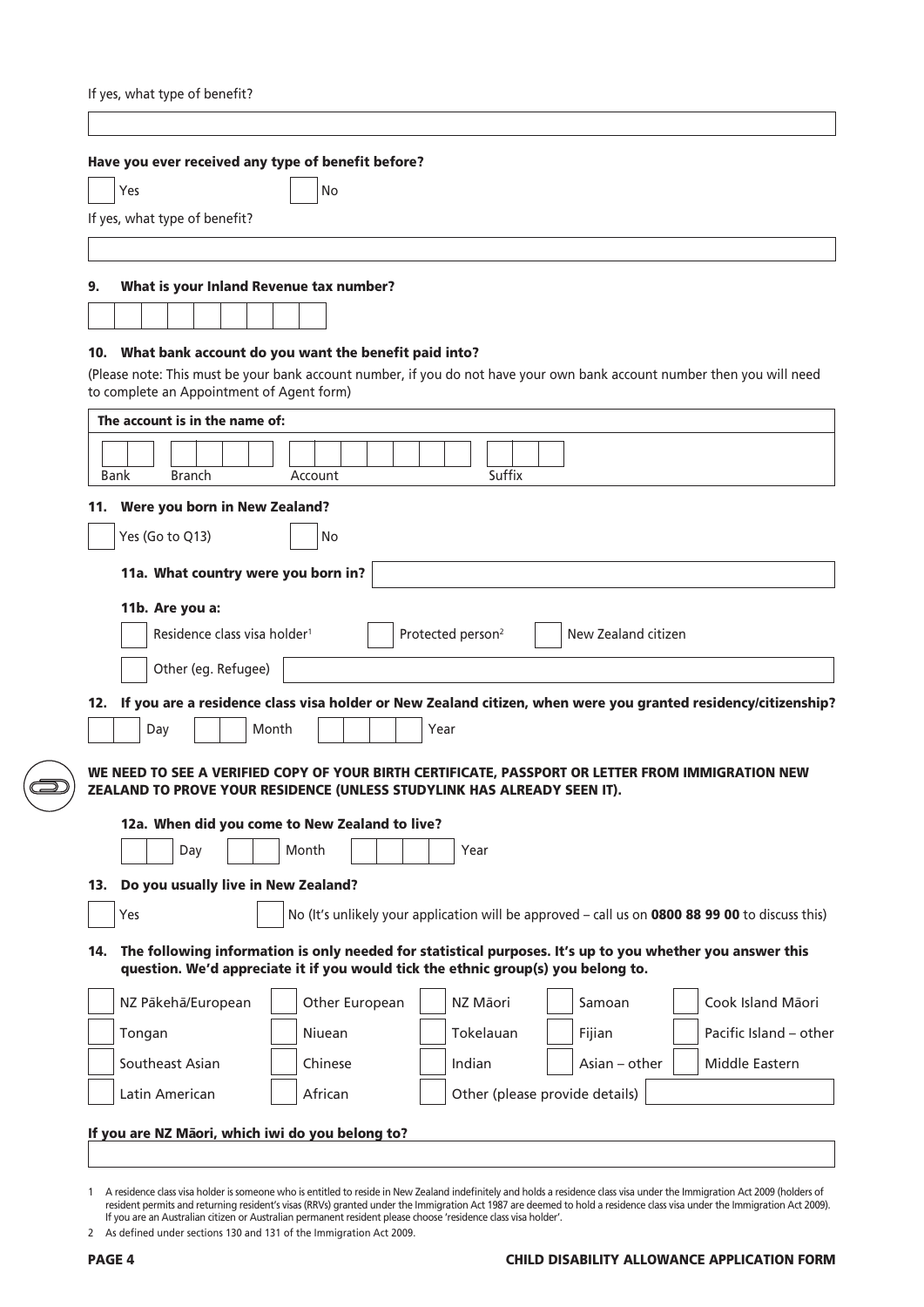## **PART 2: CHILD OR YOUNG PERSON'S DETAILS**

|                | <b>First name</b>               |                                                                     |       | Middle name(s) |                                                                                    | <b>Surname or family name</b>                                                                                              |
|----------------|---------------------------------|---------------------------------------------------------------------|-------|----------------|------------------------------------------------------------------------------------|----------------------------------------------------------------------------------------------------------------------------|
|                |                                 |                                                                     |       |                |                                                                                    |                                                                                                                            |
|                |                                 |                                                                     |       |                |                                                                                    |                                                                                                                            |
| 2.             |                                 | What is the child or young person's date of birth?                  |       |                |                                                                                    |                                                                                                                            |
|                | Day                             | Month                                                               |       |                | Year                                                                               |                                                                                                                            |
|                |                                 |                                                                     |       |                |                                                                                    |                                                                                                                            |
| 3.             |                                 | Was the child or young person born in New Zealand?                  |       |                |                                                                                    |                                                                                                                            |
|                | Yes (Go to Q4)                  |                                                                     | No    |                |                                                                                    |                                                                                                                            |
|                |                                 |                                                                     |       |                | 3a. What country was the child or young person born in?                            |                                                                                                                            |
|                |                                 | 3b. Is the child or young person a:                                 |       |                |                                                                                    |                                                                                                                            |
|                |                                 | Residence class visa holder <sup>1</sup>                            |       |                | Protected person <sup>2</sup>                                                      | New Zealand citizen                                                                                                        |
|                |                                 |                                                                     |       |                |                                                                                    |                                                                                                                            |
|                |                                 | Other (eg. Refugee)                                                 |       |                |                                                                                    |                                                                                                                            |
|                | 3c.                             |                                                                     |       |                |                                                                                    | If the child or young person is a residence class visa holder or New Zealand citizen, when was the child                   |
|                |                                 | or young person granted residency/citizenship?                      |       |                |                                                                                    |                                                                                                                            |
|                | Day                             |                                                                     | Month |                | Year                                                                               |                                                                                                                            |
|                |                                 |                                                                     |       |                |                                                                                    | WE NEED TO SEE A VERIFIED COPY OF THE CHILD OR YOUNG PERSON'S BIRTH CERTIFICATE, PASSPORT                                  |
|                |                                 | (UNLESS STUDYLINK HAS ALREADY SEEN IT).                             |       |                | 3d. What date did the child or young person come to New Zealand to live?           | OR LETTER FROM IMMIGRATION NEW ZEALAND TO PROVE THE CHILD OR YOUNG PERSON'S RESIDENCE                                      |
|                | Day                             |                                                                     | Month |                | Year                                                                               |                                                                                                                            |
|                | Flat/House no.                  | Where does the child or young person live?<br><b>Street address</b> |       |                |                                                                                    |                                                                                                                            |
|                |                                 |                                                                     |       |                |                                                                                    |                                                                                                                            |
|                |                                 |                                                                     |       |                |                                                                                    |                                                                                                                            |
|                |                                 |                                                                     |       |                |                                                                                    |                                                                                                                            |
|                | <b>Suburb</b>                   |                                                                     |       |                | City                                                                               | <b>Country</b>                                                                                                             |
|                |                                 |                                                                     |       |                |                                                                                    | New Zealand                                                                                                                |
|                |                                 |                                                                     |       |                | Does the child or young person live in a residential home or hostel?               |                                                                                                                            |
|                |                                 |                                                                     |       |                |                                                                                    |                                                                                                                            |
|                |                                 |                                                                     |       |                | holidays and where the client has to pay towards the child or young person's care. | The residential home or hostel must be run by a voluntary organisation where the child returns home for weekends or school |
|                | Yes                             |                                                                     |       | No (Go to Q9)  |                                                                                    |                                                                                                                            |
|                |                                 |                                                                     |       |                |                                                                                    |                                                                                                                            |
|                |                                 |                                                                     |       |                | What is the name and address of the residential home or hostel where they reside?  |                                                                                                                            |
| 4.<br>5.<br>6. | <b>Residential home name</b>    |                                                                     |       |                |                                                                                    |                                                                                                                            |
|                | <b>Residential home address</b> |                                                                     |       |                |                                                                                    |                                                                                                                            |

1 A residence class visa holder is someone who is entitled to reside in New Zealand indefinitely and holds a residence class visa under the Immigration Act 2009 (holders of resident permits and returning resident's visas (RRVs) granted under the Immigration Act 1987 are deemed to hold a residence class visa under the Immigration Act 2009). If you are an Australian citizen or Australian permanent resident please choose 'residence class visa holder'.

2 As defined under sections 130 and 131 of the Immigration Act 2009.

#### CHILD DISABILITY ALLOWANCE APPLICATION FORM PAGE 5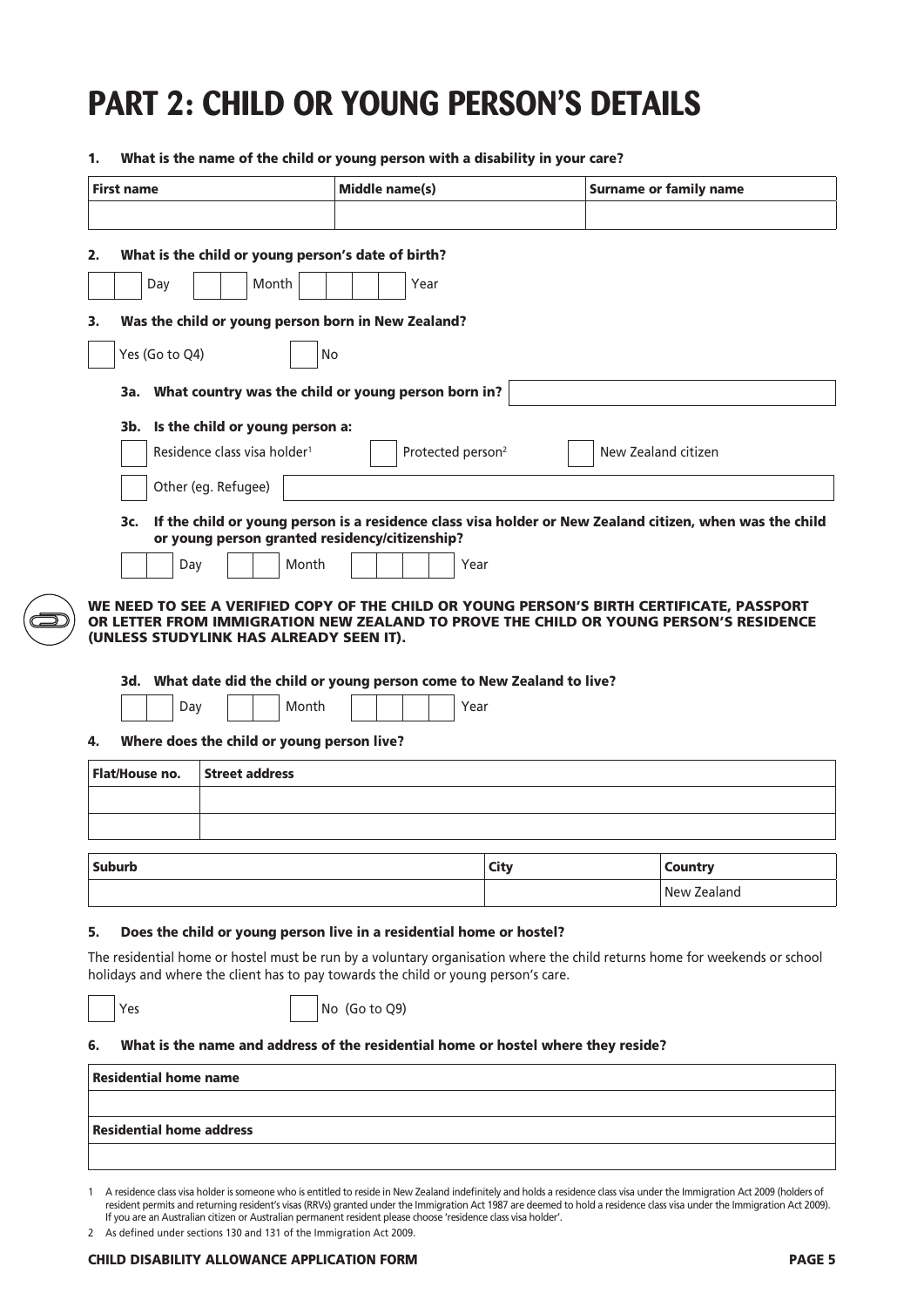#### 7. How often do they return home? (For example, weekends, school holidays)

| 8.                   |                                                         | Do you pay towards the child or young person's care in the residential home or hostel? |             |               |                               |
|----------------------|---------------------------------------------------------|----------------------------------------------------------------------------------------|-------------|---------------|-------------------------------|
|                      |                                                         | Financial support includes: board payments, personal items.                            |             |               |                               |
| Yes                  |                                                         | No                                                                                     |             |               |                               |
|                      | If yes, please give details of the support you provide. |                                                                                        |             |               |                               |
|                      |                                                         |                                                                                        |             |               |                               |
|                      |                                                         |                                                                                        |             |               |                               |
| 9.                   | Are you the child or young person's parent?             |                                                                                        |             |               |                               |
|                      |                                                         |                                                                                        |             |               |                               |
| Yes (Go to Q11)      |                                                         | No                                                                                     |             |               |                               |
|                      | If no, what is your relationship to the child?          |                                                                                        |             |               |                               |
|                      |                                                         |                                                                                        |             |               |                               |
|                      |                                                         | 10. Please give the full names and addresses of the natural parents below:             |             |               |                               |
| <b>First parent</b>  |                                                         |                                                                                        |             |               |                               |
| <b>First name</b>    |                                                         | Middle name(s)                                                                         |             |               | <b>Surname or family name</b> |
|                      |                                                         |                                                                                        |             |               |                               |
| Flat/House no.       | <b>Street address</b>                                   |                                                                                        |             |               |                               |
|                      |                                                         |                                                                                        |             |               |                               |
|                      |                                                         |                                                                                        |             |               |                               |
| <b>Suburb</b>        |                                                         |                                                                                        | <b>City</b> |               | <b>Country</b>                |
|                      |                                                         |                                                                                        |             |               |                               |
| <b>Home phone</b>    |                                                         | <b>Work phone</b>                                                                      |             | <b>Mobile</b> |                               |
|                      |                                                         |                                                                                        |             |               |                               |
| <b>Email</b>         |                                                         |                                                                                        |             |               |                               |
| <b>Second parent</b> |                                                         |                                                                                        |             |               |                               |
| <b>First name</b>    |                                                         | Middle name(s)                                                                         |             |               | <b>Surname or family name</b> |
|                      |                                                         |                                                                                        |             |               |                               |
| Flat/House no.       | <b>Street address</b>                                   |                                                                                        |             |               |                               |
|                      |                                                         |                                                                                        |             |               |                               |
|                      |                                                         |                                                                                        |             |               |                               |
| Suburb               |                                                         |                                                                                        | <b>City</b> |               | <b>Country</b>                |
|                      |                                                         |                                                                                        |             |               |                               |
|                      |                                                         |                                                                                        |             |               |                               |
| <b>Home phone</b>    |                                                         | <b>Work phone</b>                                                                      |             | <b>Mobile</b> |                               |
| <b>Email</b>         |                                                         |                                                                                        |             |               |                               |
|                      |                                                         |                                                                                        |             |               |                               |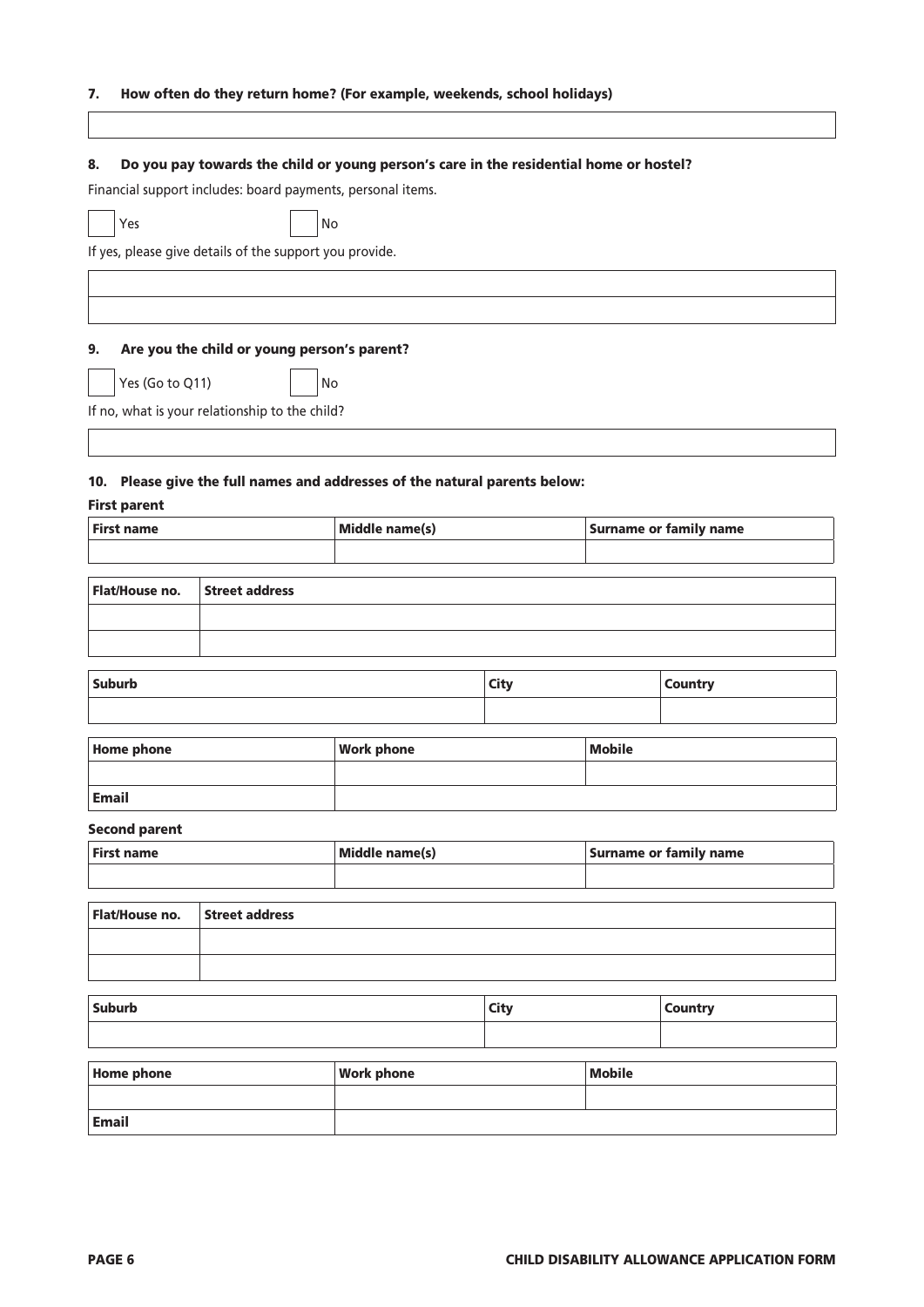#### 11. Do you have primary responsibility for the day to day care of the child or young person?

|     | Yes                                                | No                                                                                                              |
|-----|----------------------------------------------------|-----------------------------------------------------------------------------------------------------------------|
|     |                                                    | If no, give details on who has primary responsibility for the day to day care of the child or young person.     |
|     |                                                    |                                                                                                                 |
|     |                                                    |                                                                                                                 |
|     |                                                    | 12. Are you solely responsible for the financial support of the child or young person while they live with you? |
|     | Yes                                                | No                                                                                                              |
|     |                                                    | If no, give details of other financial support the child or young person receives.                              |
|     |                                                    |                                                                                                                 |
|     |                                                    |                                                                                                                 |
| 13. | Does the child or young person receive any income? |                                                                                                                 |

Income includes: wages, ACC or insurance payment, family trust payments, maintenance payments, interest from bank accounts.

| w |
|---|
|   |

Yes No

If yes, give us details of the income the child or young person receives.

### **OBLIGATIONS**

When you get financial help from us you need to meet all your obligations. If you don't, your payments could stop – and in some cases you could be prosecuted.

Here are your obligations.

#### **If things change**

You must tell us straight away if you or the child or young person:

- Intend to travel overseas.
- Have changes to your personal details (such as name, address).
- Have changes to your living situation, including:
	- the child or young person leaves your care
	- the child or young person enters residential care.
- Have any other changes that may affect entitlement to the Child Disability Allowance.

I have completed all the questions or they have been completed for me in this Child Disability Allowance application.

The information I have given is true and complete. The conditions for receiving this assistance have been explained to me and I understand these conditions.

I am also aware of and understand the Privacy Statement contained in this application and we may contact the child's health practitioner or specialist about the child's disability or medical condition.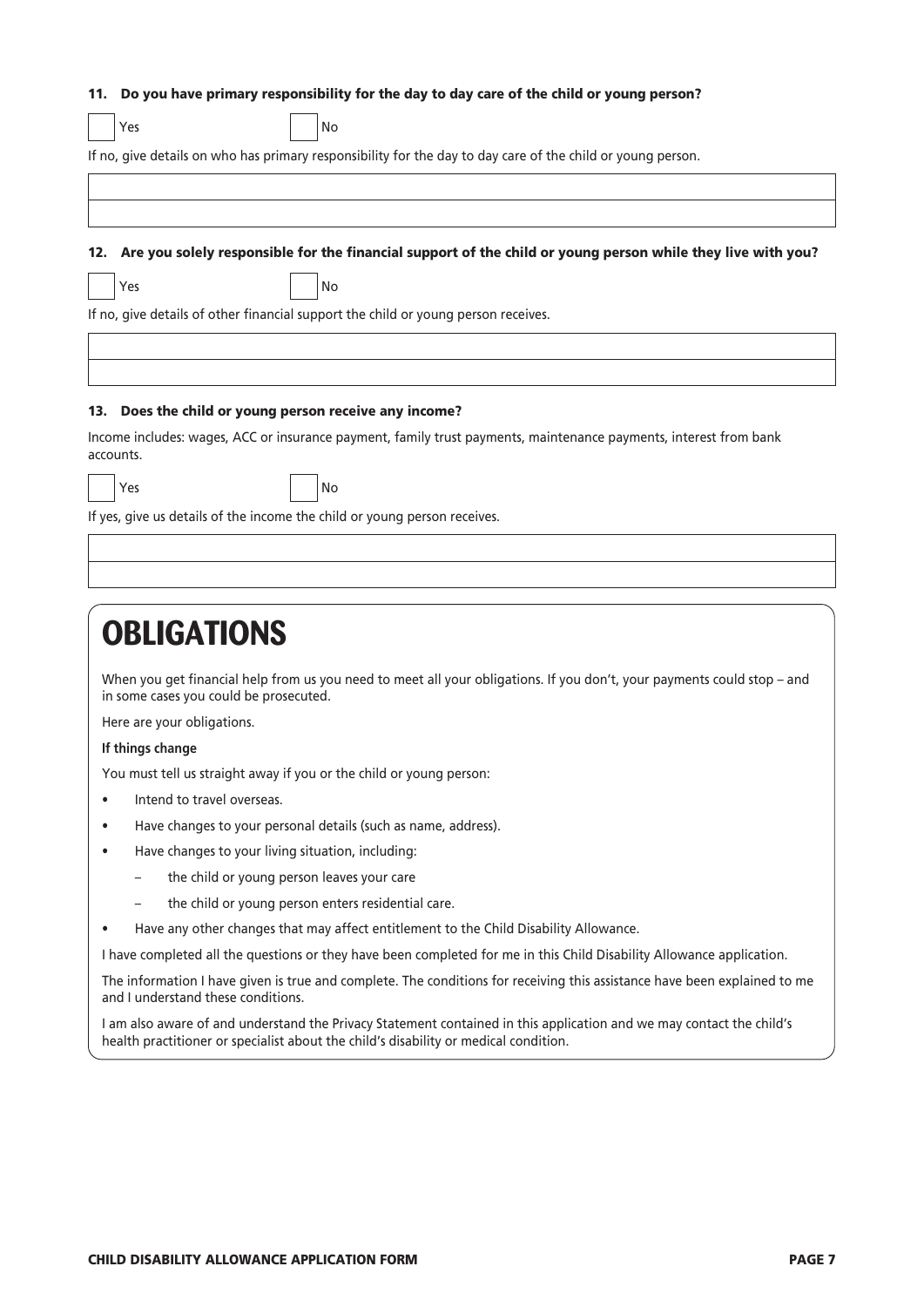## **PART 3: MEDICAL CERTIFICATE**

The Child Disability Allowance is a non-taxable, fortnightly payment made to the main carer of a child or young person with a serious disability. It's paid in recognition of the extra care and attention needed for that child.

The child needs to be assessed as needing constant care and attention for at least 12 months because of a serious disability.

Other assistance, such as the Disability Allowance, may be available to help with the costs of treatment, medication or disability related expenses.

The medical certificate should be completed by the health practitioner or specialist who provides the ongoing care of the child or young person.

#### 1. Name of the child or young person:

| First name | Middle name(s) | Surname or family name |
|------------|----------------|------------------------|
|            |                |                        |

#### 2. What is their date of birth?

|  |  | wıc<br>. |  |  |  |
|--|--|----------|--|--|--|

#### 3. Name of the main caregiver of the child or young person:

| First name | Middle name(s) | Surname or family name |
|------------|----------------|------------------------|
|            |                |                        |

#### 4. What are the main clinical conditions affecting this child or young person?

Please list the diagnosis in order of their impact on the child or young person.

| <b>Diagnosis</b> | Covered by ACC?<br>Yes/No |
|------------------|---------------------------|
| 1.               |                           |
| 2.               |                           |
| 3.               |                           |
| <sup>1</sup> 4.  |                           |

#### 5. Does the child or young person have a serious disability?

Serious disability includes: physical, sensory, mental health, intellectual or developmental disability, or chronic medical condition.

 $Yes$   $| No (Go to Q7)$ 

#### 6. Due to that serious disability, do they need constant care and attention as follows:

6a. Frequent attention from another person in connection with bodily functions which is required as a consequence of the disability, and is substantially more than is normally required by a child or young person of the same age?

Bodily function includes activities such as toileting and eating.



OR: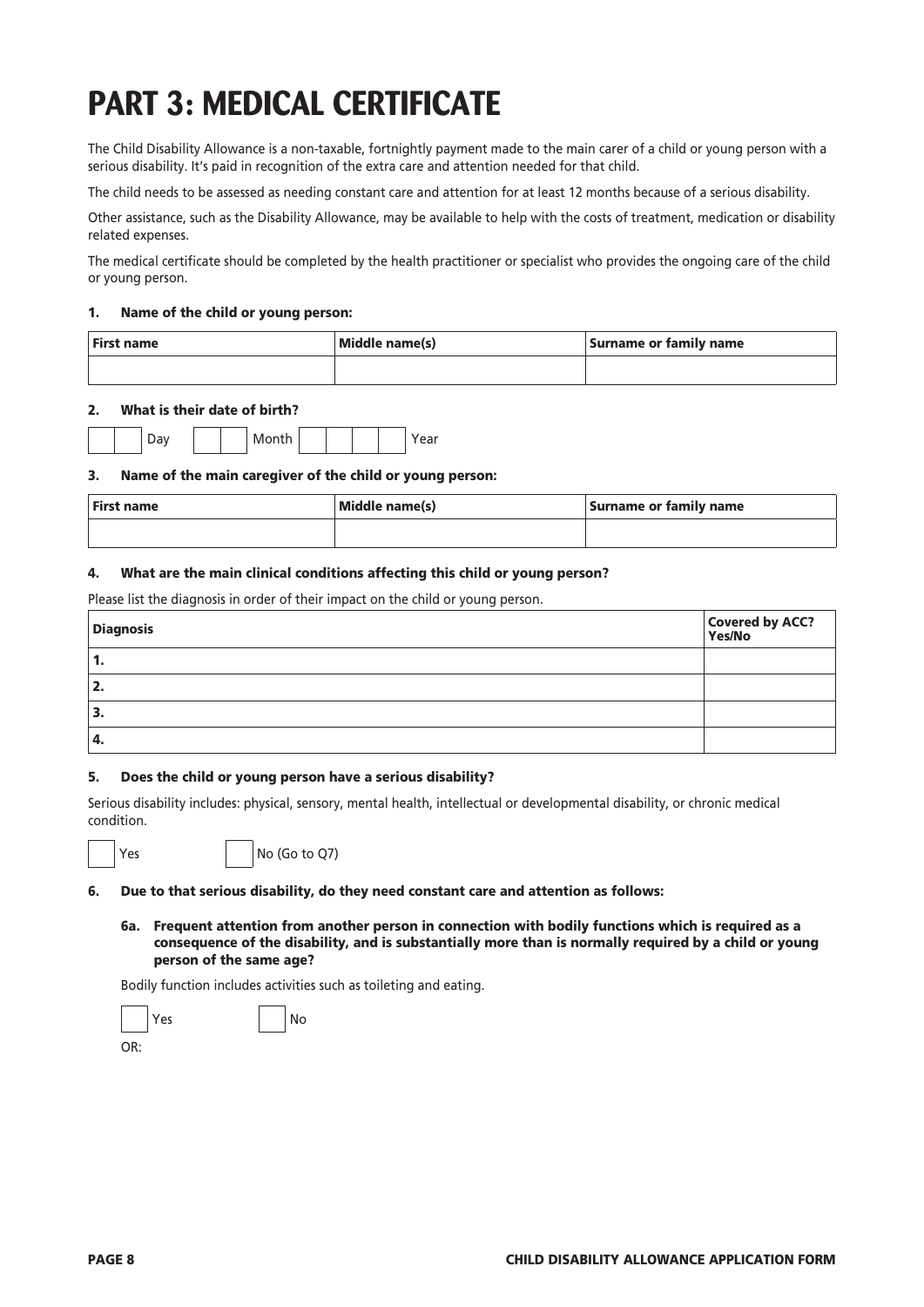| 6b. Attention and supervision substantially more than is normally required by a child or young person of |
|----------------------------------------------------------------------------------------------------------|
| the same age and sex?                                                                                    |

Attention and supervision needs to be focused on functions such as: activities of daily living, mobility, learning, behaviour and/or health needs.

|          | <b>No</b><br>Yes<br>OR:                                                                                                                                                                                                                  |                                |
|----------|------------------------------------------------------------------------------------------------------------------------------------------------------------------------------------------------------------------------------------------|--------------------------------|
|          | Regular supervision from another person in order to avoid substantial danger to themselves or others?<br>6c.                                                                                                                             |                                |
|          | <b>No</b><br>Yes                                                                                                                                                                                                                         |                                |
|          | 6d. Are they likely to require such care and attention for a period exceeding 12 months?                                                                                                                                                 |                                |
|          | No (Go to Q8)<br>Yes                                                                                                                                                                                                                     |                                |
| 7.       | Is the child or young person currently in hospital?                                                                                                                                                                                      |                                |
|          | Yes<br>No                                                                                                                                                                                                                                |                                |
|          | <b>Name of hospital</b>                                                                                                                                                                                                                  | <b>Expected length of stay</b> |
| 8.<br>9. | Would you like us to contact you about the child or young person's diagnosis or disability?<br>Yes<br><b>No</b><br>Please provide any other relevant information that could help us work out the child or young person's<br>eligibility. |                                |
|          | If the child or young person has a chronic or severe condition, it would help us to determine appropriate assistance if you<br>could attach a copy of a recent report or referral letter.                                                |                                |
|          | 10. When should the child or young person's disability next be reassessed for entitlement to the Child Disability<br>Allowance?<br>At what age?<br>OR.<br>5 years                                                                        |                                |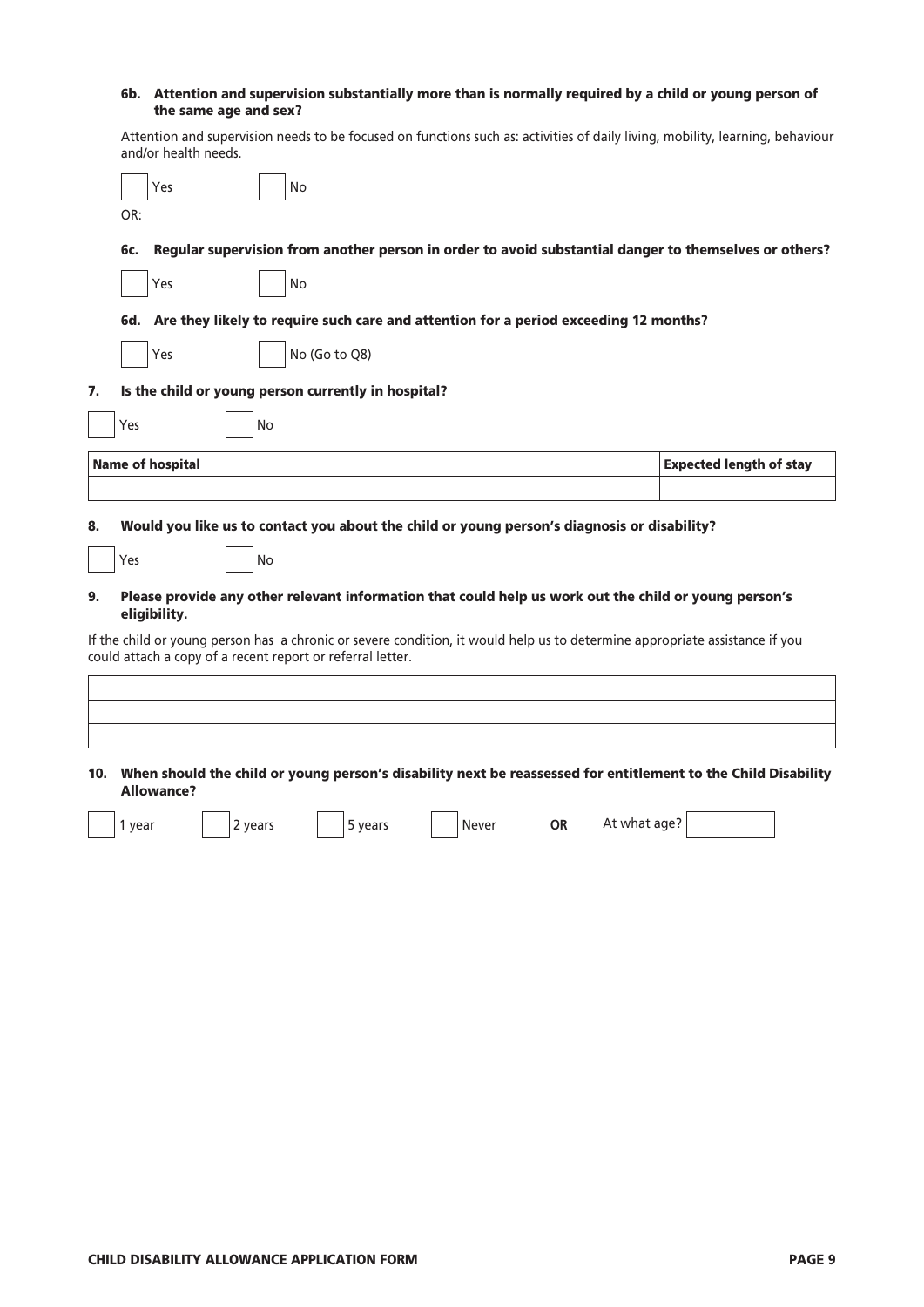## **SIGN HERE**

| <b>HEALTH PRACTITIONER IDENTITY</b>                                                                                                                 |                      |  |  |  |  |
|-----------------------------------------------------------------------------------------------------------------------------------------------------|----------------------|--|--|--|--|
| Please print or stamp your full name, address, telephone number and HPI number. This information is required under the<br>Social Security Act 2018. |                      |  |  |  |  |
| <b>HPI Number</b>                                                                                                                                   |                      |  |  |  |  |
| <b>Full name</b>                                                                                                                                    |                      |  |  |  |  |
| <b>Practice Address</b>                                                                                                                             | <b>Stamp</b>         |  |  |  |  |
| The person has been advised and understands that this information is required for benefit assessment purposes.                                      |                      |  |  |  |  |
| I understand that this information may be subject to audit and/or review.                                                                           |                      |  |  |  |  |
| <b>SIGN HERE</b>                                                                                                                                    | Month<br>Day<br>Year |  |  |  |  |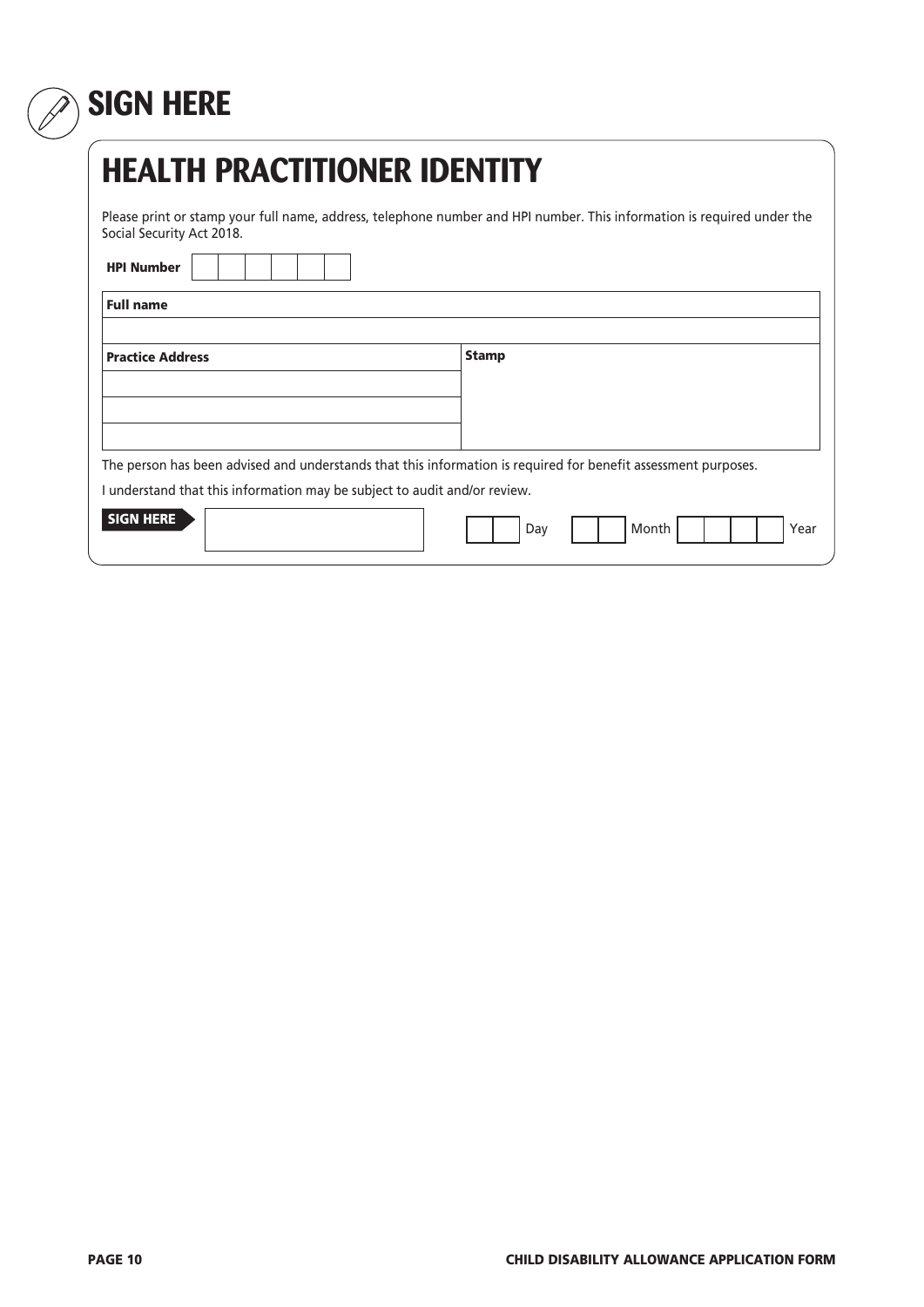### **How we protect your privacy**

#### **Collecting your information**

**We collect your personal information, so we can provide income support, NZ Super or Veteran's Pension, Student Allowance, or Loans and connect you with employment, education and housing services. We do this under various Acts, which are all listed on our website at [workandincome.govt.nz/p](http://www.workandincome.govt.nz/about-work-and-income/privacy-notice/index.html)rivacy**

- To help us do this, we collect information about your identity, your relevant history, and your eligibility for our services.
- We get this information directly from you, and we sometimes collect information about you from others, including other government agencies.
- You can choose not to give us your personal information, but we might not be able to help you if you don't.

#### **Using your information**

#### **We use the information you give us to make decisions about the best way to help you.**

- These decisions may be about:
	- whether you're eligible for our services
	- running our operations and ensuring our services are effective
	- the services we'll provide in the future.

#### **Sharing your information**

#### **Sometimes, we need to share your information outside our Ministry to reach our goal of helping New Zealanders to be safe, strong, and independent.**

- To do this, we may share your information with:
	- prospective employers to help you find work
	- contracted service providers that help us to help you
	- health providers if we need your medical information to assess your eligibility
	- other government agencies when we have an agreement with them
	- some other governments if you may be eligible to get or are getting an overseas pension.
- We also share personal information when the law says we have to.

#### **Respecting you and your information**

#### **We make sure we follow the Privacy Act to do what's right when we use your information.**

- We treat you and your information with respect, by acting responsibly and being ethical.
- We make sure any technology we use meets strict security standards so it keeps your information safe.

#### **Get in touch if you have a question**

#### **You have a right to ask to see your personal information, and to ask for it to be corrected if it's wrong.**

- If you have a question or a complaint, please get in touch.
- You can find full details about what we do with personal information in our privacy notice at: **[workandincome.govt.nz/p](http://www.workandincome.govt.nz/about-work-and-income/privacy-notice/index.html)rivacy**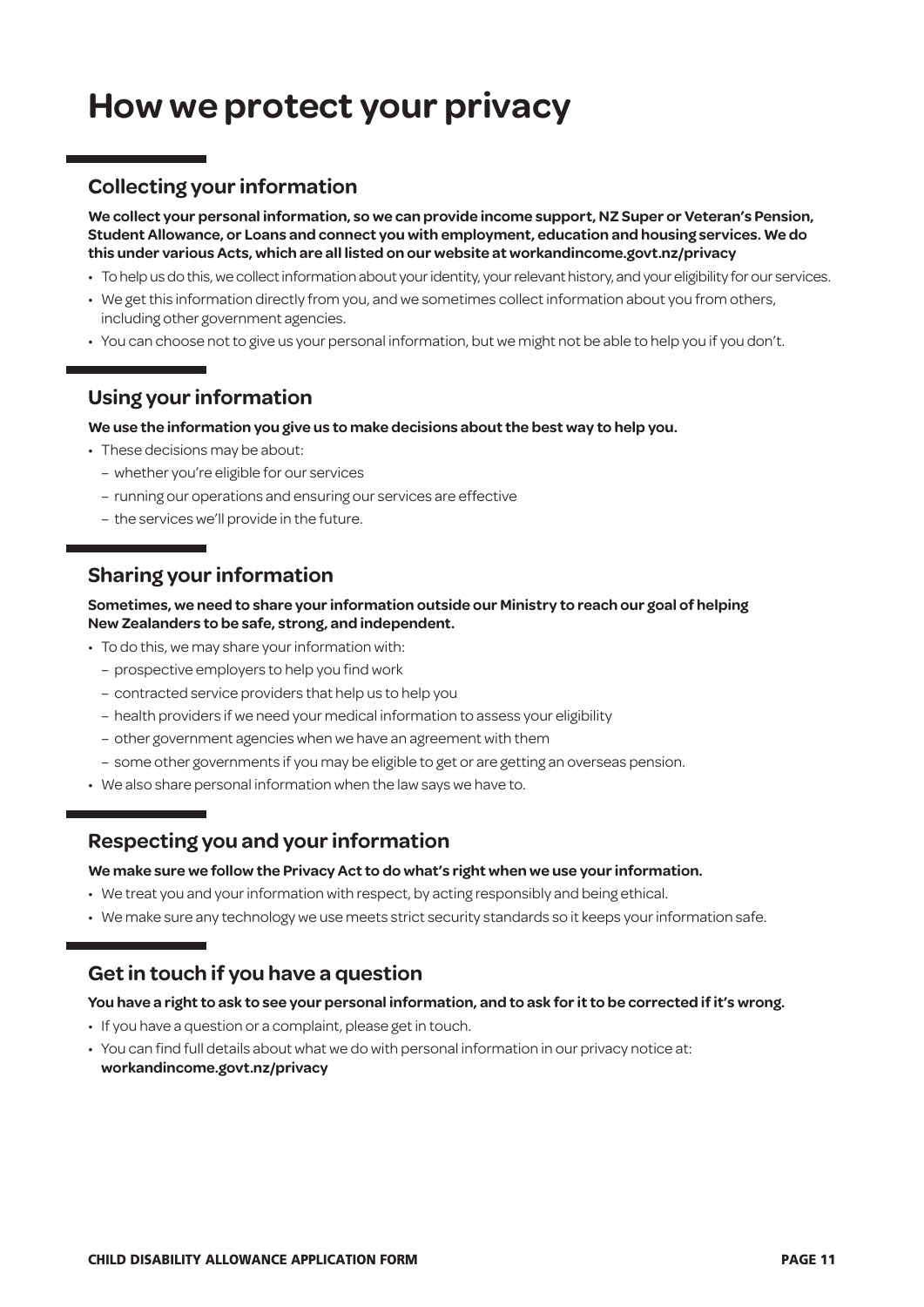## **DOCUMENTS TO PROVIDE**

All documents sent to StudyLink must be a verified copy. A verified copy is a copy of the original document which has been signed and dated by someone like a Solicitor/Lawyer, Notary Public, Court Registrar, an approved person at an education provider, school principal, StudyLink or Work and Income staff member or Justice of the Peace (listed in the Yellow Pages) who can confirm that the copy is the same as the original.

They must print their name and title on each page and write that it is a true copy and sign it.

The best way to send your documents to us is online using connect.co.nz. Please remember to include your name and client number with any documents that you send to us. For more information visit connect.co.nz

Documents you need to provide if the student is applying for the first time and StudyLink hasn't seen them before.

Your birth certificate or passport.

Evidence of your immigration status – if not born here. For example, your passport, residency documents, certificate of citizenship or letter from Immigration New Zealand.

Evidence of any name change you've had – if the name you're applying under is different from the name in the documents you're providing. For example, marriage certificate or deed poll papers.

Full birth certificates for the child or young person.

Evidence of bank account details.

## **SIGN HERE**

### **INFORMATION RELATING TO ENTITLEMENT AND PLANNING**

I agree that Work and Income can contact my health practitioner to get the information it needs:

To check whether I qualify for income support

To help plan for my future

| <b>First name</b> |  | Middle name(s) | <b>Surname or family name</b> |       |      |
|-------------------|--|----------------|-------------------------------|-------|------|
|                   |  |                |                               |       |      |
| <b>SIGN HERE</b>  |  |                | Day                           | Month | Year |

**SIGN HERE**

### **DECLARATION**

The information I have provided is true and I have not left anything out. I have read and understood my obligations as set out on page 7. I understand that I could be prosecuted if I make a false statement.

#### Student's signature

| <b>SIGN HERE</b> |  |  | Dav |  | Month |  |  | $\sim$<br>ea |
|------------------|--|--|-----|--|-------|--|--|--------------|
|                  |  |  |     |  |       |  |  |              |